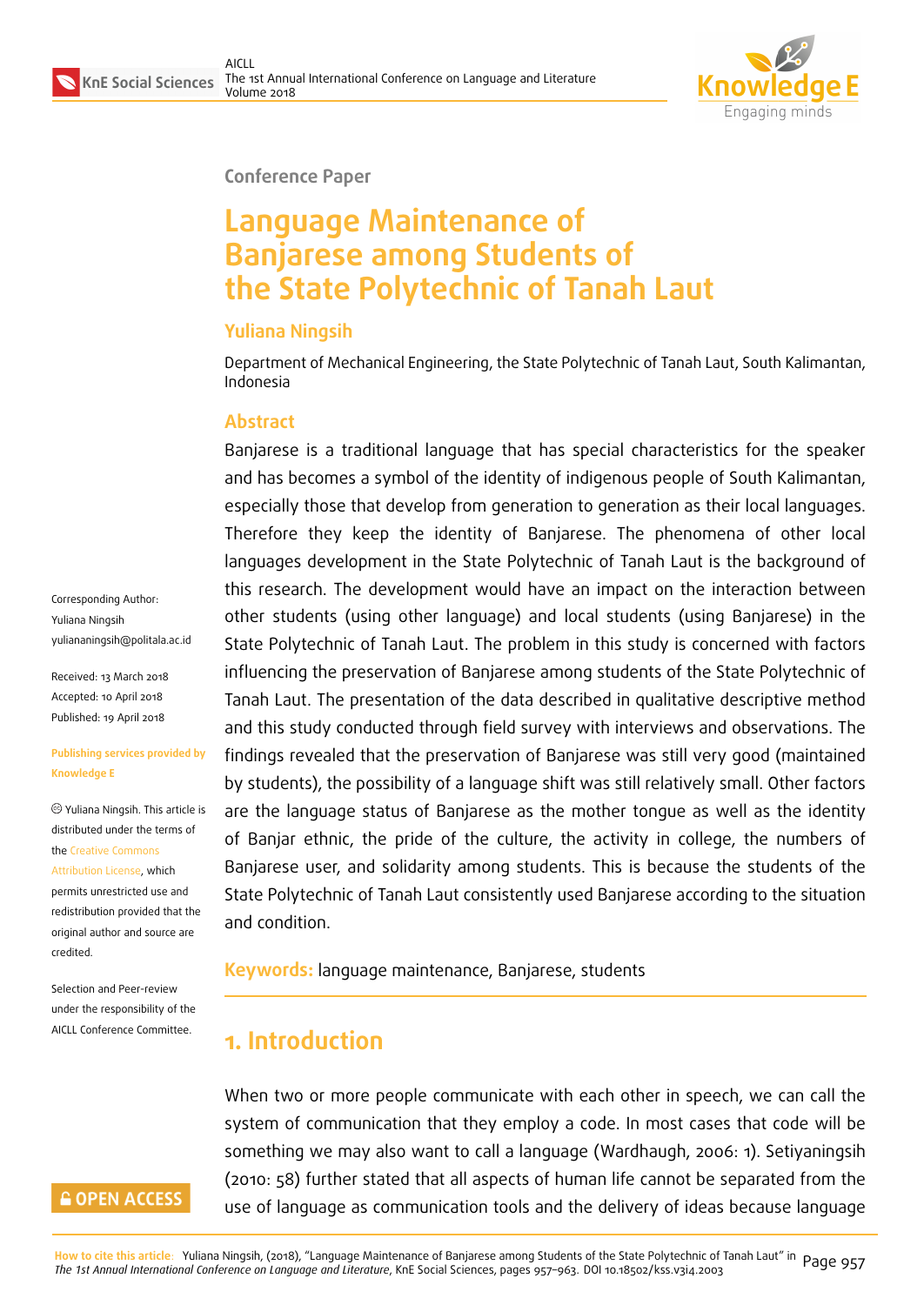

has a very important role. Language as one of the elements of culture which is a system of sound combined with certain rules, which can cause meaning that can be received by everyone who speaks in that language and also language is used by community members who each have their own culture. It means that all of things can be delivered through the language.

Banjarese is a traditional language that has special characteristics for the speaker and has become a symbol of the identity of indigenous people of South Kalimantan, especially those that develop from generation to generation as their local languages. Therefore, they keep the identity of Banjarese. The phenomena of other local languages development in the State Polytechnic of Tanah Laut is the background of this research. The population of Tanah Laut Regency is dominated by Banjarese and Javanese. In addition, there are also tribes Madurese, Sundanese, Bugis, Tionghoa (Chinese Parit) and others. According to data (primary data) from some tribes in the State Polytechnic of Tanah Laut, the numbers of Banjar tribes are 90 %, Java tribes are 70%, Bugis tribes are 10%, Dayak tribes are 10%, Sunda Tribes are 5%, and the last Toraja tribes are 5%. The development would have an impact on the interaction between other students (using other language) and local students (using Banjarese) in the State Polytechnic of Tanah Laut. The problem in this study is concerned with factors influencing the preservation of Banjarese among students of the State Polytechnic of Tanah Laut.

Banjarese is one of the local languages in South Kalimantan, and also deserves to be discussed in this study. Based on the background presented, the researcher is interested to conduct research about Banjarese among Students of the State of Polytechnic of Tanah Laut in Tanah Laut regency, Pelaihari subdistrict. This research is focused on one aspect of sociolinguistic. The domain of language usage is observed from the familiarity domain, in which data is drawn from daily conversations between among students in the State Polytechnic of Tanah Laut.

### **2. Literature Review**

The applied literature review from this section will be reviewed that has impact on an outcome of language. The study of language maintenance and language shift is concerned with the relationship between degree of change for degree of stability) in language usage patterns, on one hand, and ongoing psychological, cultural, or social process, on the other, in population that utilize more than one speech variety for intragroup for inter-group purposes (Fishman, 1972: 109)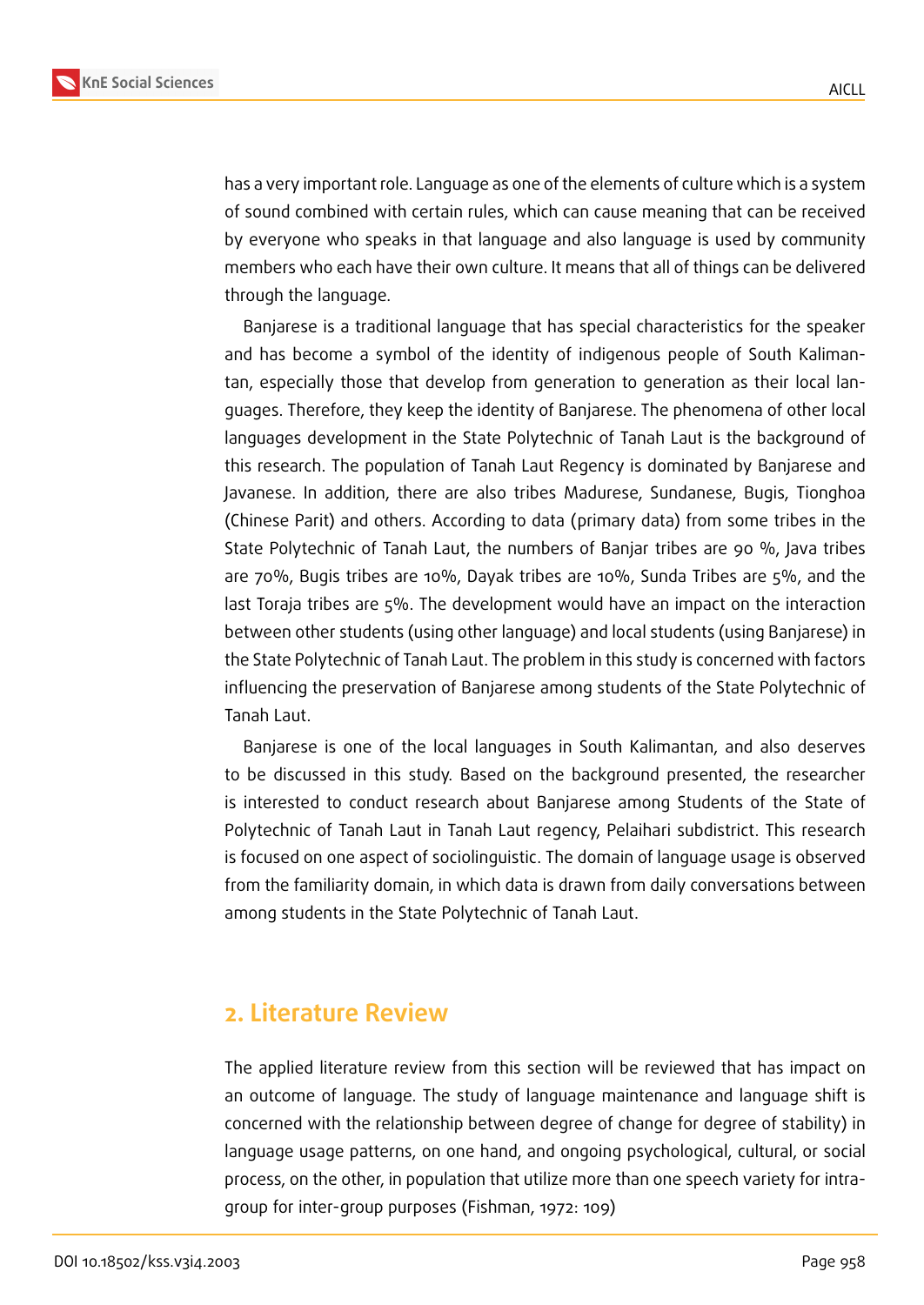

Fishman in Dweik and Nofal (2013: 93) sets forth the outline of language maintenance and shift as a field of inquiry by relating the language situation to extra-linguistic factors such as societal, cultural and psychological factors when different populations have contact with one another. Accordingly, it suggested and discussed three major topical subdivisions of this field:

- 1. The habitual use of language at more than one point in time or space under conditions of intergroup contact.
- 2. The antecedent, concurrent or consequent psychological, social and cultural processes and their relationship to stability or change in habitual language use.
- 3. The behavior toward language in the contact setting, including directed maintenance or shift efforts.

Language maintenance is the degree to which an individual or grups continues to use their language, particulary in bilingual or multilingual area or among imigrant grup whereas language shift is the process by which a new language is acquired by new community usually resulting with the loss of the community's first language. Language maintenance refers to the situation where speech commuity continues to use its traditional language in the face of a host of condition that might foster a shift to another language.

If language maintenance does not occur, there can be several results. One is language death; speakers become bilingual, younger speakers become dominant in another language, and the language is said to die. The speakers or the community does not die, of course, they just become a subset of speakers of another language. The end result is language shift for the population, and if the language isn't spoken elsewhere, it dies.

Holmes stated that language can be maintained with some strategies, such as:

- 1. A language can be maintained and preserved, when it's highly valued as an important symbol of ethnic identity for the minority group.
- 2. If families from a minority group live near each other and see each other frequently, their interactions will help to maintain the language.
- 3. For emigrate individuals from a minority group, the degree and frequency of contact with the homeland can contribute to language maintenance.
- 4. Intermarriage within the same minority group is helpful to maintain the native language.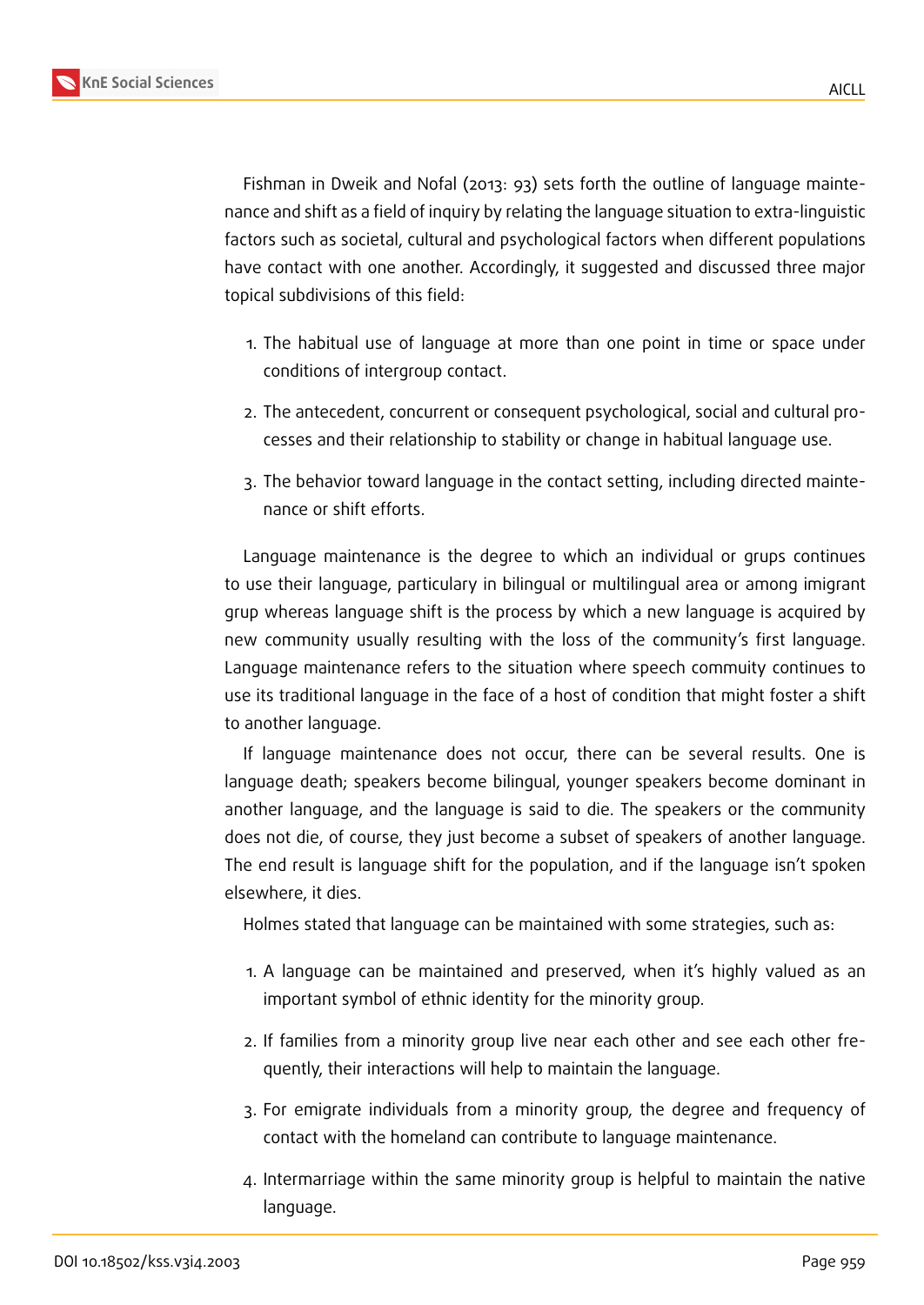- 5. Ensuring that the minority group language is used at formal settings such as schools or worship places will increases language maintenance.
- 6. An extended normal family in which parents, children and grandchildren live together and use the same minority language can help to maintain it.
- 7. Institutional support from domains such as education, law, administration, religion and the media can make a difference between the success and failure of maintaining a minority group language [5].

Jumharia (2014: 6) said that it is worthy to say that the tendencies of the Balinese people use their language in cultural activitie[s](#page-6-0) because of some reasons, such as:

- a. Language as an ethnic identity encourages the Balinese people to use their language to show their identity.
- b. Prestige of using the language grows a positive attitude that is owned by the Balinese people also supports the maintenance of Balinese language.
- c. Status of the Balinese language also become one factor in maintaining language as it is known that Bali has been popular as a destination of tourism all over the world. Therefore, it makes the Balinese people are proud of using their language.

## **3. Research Method**

Basrowi dan Sowandi (2008: 20) said that qualitative research is a type of research whose findings are not obtained through statistical procedures or other forms of calculation. Some of the data can be quantitative data, but the analysis is qualitative. The implementation of this research is qualitative. The data from this study described in qualitative descriptive method and this study conducted through field survey with interviews and observations. Sources of data in this study are students in the State Polytechnic of Tanah Laut, South Kalimantan. The data source involves five students will be selected randomly in each Majoring (Technology Information, Industrial Technology Agriculture, Mechanical Engineering and Accounting) in the State Polytechnic of Tanah Laut. The sources of data were information from each student. The data got about language use, factors contribute the way to maintain language from observation and interview that are given to the subject. This research just analyzed data that were not related to the numbers. The data were just the form of descriptions related to certain conditions based on some things that researched the field. Observations and interviews to subject were a way of obtaining research data. It is used to explore the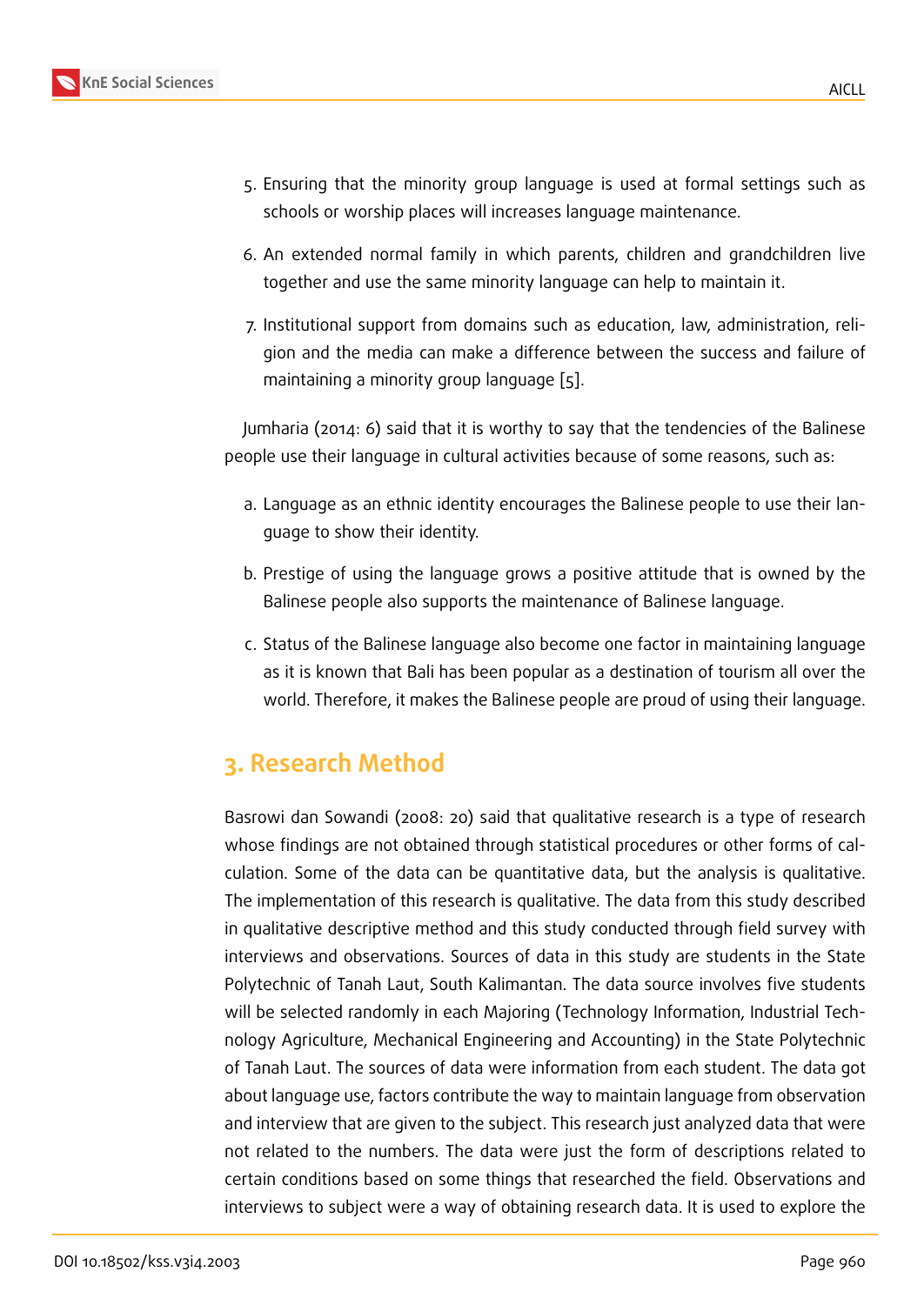

data source and support the analysis. The respondents participated in this study were taken randomly; each was represented by respondents.

### **4. Result and Discussion**

The State Polytechnic of Tanah Laut is one of college in Tanah Laut regency and there are so many tribes of students here. This college has some local languages used by students, they are Banjarese, Javanese, Bugis language, etc. The results reveal that the preservation of Banjarese in the State Polytechnic of Tanah laut is still very good (maintained by students), the possibility of a language shift is still relatively small. The language used by students in the State Polytechnic of Tanah Laut is Banjarese. Although the development of other local languages spread around the college, they still used their own language, it was Banjarese. Based on the information from a respondent that was Banjar people also spoke Banjarese. And not a few of the students from the tribe of Java and usually used the Javanese, so when they joined other students who spoke Banjarese, they also used Banjarese as well.

Based on the observations conducted, factors influencing the preservation of Banjarese among students of the State Polytechnic of Tanah Laut were:

1. Language Status (identity)

The use of Banjarese by some respondent was expressed through the students' spontaneous attitude toward their mother tongue, by measuring the level of comfort when communicating using their own language. Such attitudes affect their language choices as they continue to use Banjarese without changing their language with other languages.

2. The Pride of the Culture

Another factor that influences the preservation of Banjarese among students at the State Polytechnic of Tanah Laut is a factor of pride of the culture especially in using Banjarese. It means that the pride of their own local language because they have a willingness that their Banjarese was able to live and develop in the era of modernization, the pride to say it should always be developed especially to the students as the younger generation who became the next generation. A sense of pride in the culture of origin can also be an important factor in the preservation of language. If a person is proud of their culture, so they will show their culture to others.

3. Activity in College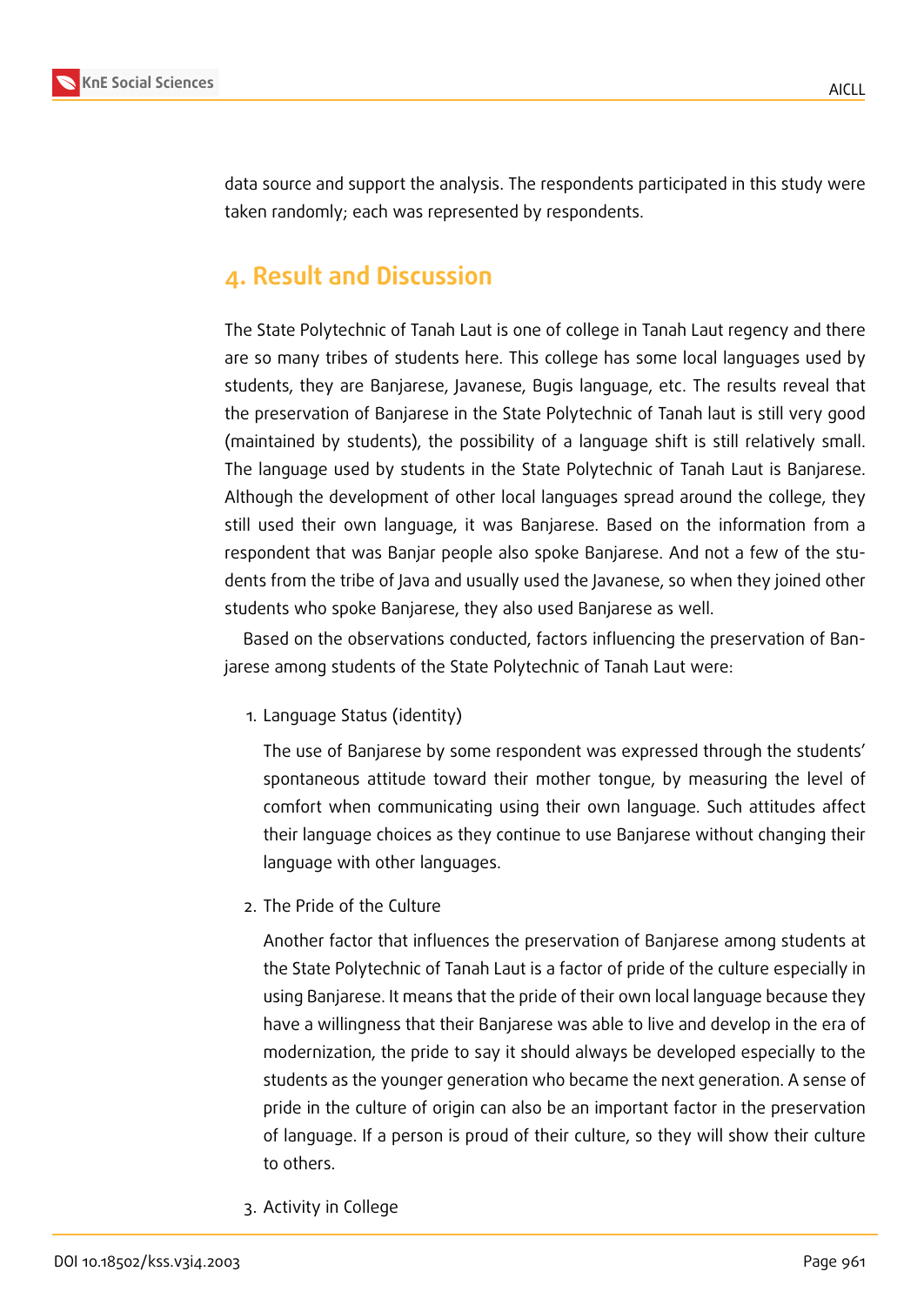Another thing that influences the preservation of Banjarese among students in the State Polytechnic of Tanah Laut is the activity factor. In this case, the activity is the participation of student organization. One of them is Bisepol (Bina Seni Politeknik Negeri Tanah Laut) which contains many divisions. For example:

- a. Traditional dance "Radap Rahayu" always performed in all events both in and outside the college. It is traditional dance from South Kalimantan which sings in Banjarese.
- b. Choir always performed some traditional songs in every events on college, especially song "Uma, Abah" (Banjarese) means "Mother, father" always be sung.
- c. Madihin, it is special genuine local in South Kalimantan art in form of oral literature. On every occasion in activities' college, Madihin always performed especially in graduation ceremony of the State Polytechnic of Tanah Laut.

From some of the activities that conducted in the State Polytechnic of Tanah Laut showed that they still maintained Banjarese through the art activities that they followed on college.

4. The Numbers of Banjarese users

The factor of the number of Banjarese users is also the influence of the preservation of Banjarese among students in the State Polytechnic of Tanah Laut. They always used Banjarese when communicated to others on college. It means that the value of prestige with language choices that used Banjarese among heterogenous students are higher level with other regional languages, it caused that in the State Polytechnic of Tanah Laut more using Banjarese. Most of the students at the State Polytechnic of Tanah Laut only master Banjarese, so they just used the language. When communicating with students who were not Banjar people they still used Banjarese because they only mastered the vocabulary of Banjarese and only a small part of the students who used Banjarese. Mastery of dominant Banjarese influenced by majority of students spoke Banjarese and they knew other local languages but could not speak it.

5. Solidarity among Students

Factor solidarity with friends or in this case as well as social factors also greatly inluenced the preservation of Banjarese among students in the State Polytechnic of Tanah Laut. Banjarese that has a function as a means of communication is the language of instruction in interaction among students in the State Polytechnic of Tanah Laut. The use of Banjarese is used to show a sense of solidarity among